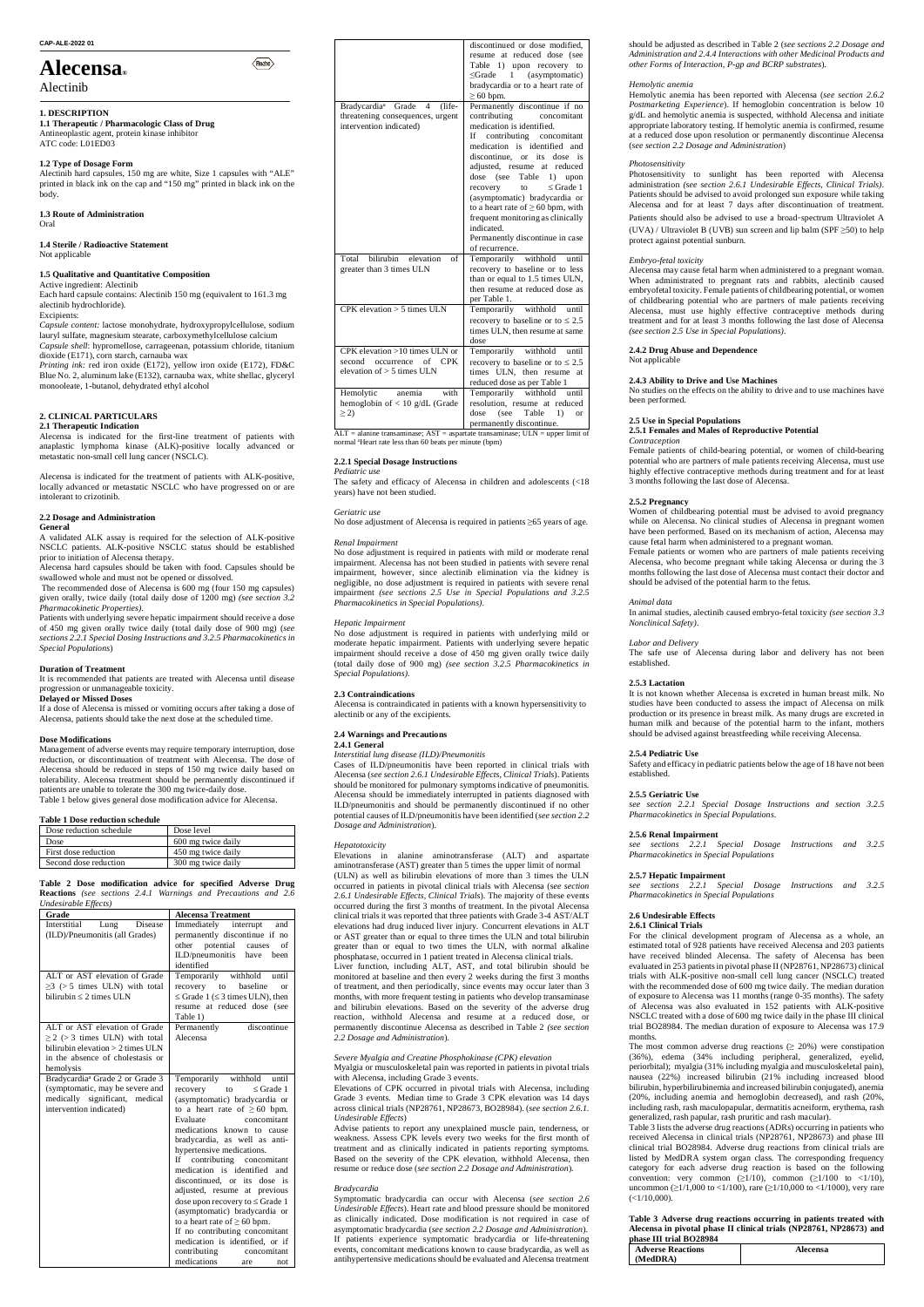|                                                             | N=253(NP28761, NP28673) /N=152<br>$(BO28984)$ <sup>#</sup> |              |              |  |
|-------------------------------------------------------------|------------------------------------------------------------|--------------|--------------|--|
| <b>System Organ Class</b>                                   | All                                                        | Grade        | Frequency    |  |
|                                                             | <b>Grades</b>                                              | $3 - 4$      | category     |  |
|                                                             | $($ %)                                                     | (%)          | (all grades) |  |
| <b>Gastrointestinal Disorders</b>                           |                                                            |              |              |  |
| Constipation                                                | 36                                                         | $\Omega$     | very         |  |
|                                                             |                                                            |              | common       |  |
| Nausea                                                      | 22                                                         | $0.7^{*}$    | very         |  |
|                                                             |                                                            |              | common       |  |
| Diarrhea                                                    | 18                                                         | 1.2          | very         |  |
|                                                             |                                                            |              | common       |  |
| Vomiting                                                    | 13                                                         | 0.4          | very         |  |
|                                                             |                                                            |              | common       |  |
| Stomatitis#1                                                | $3.3*$                                                     | $0^{\#}$     | common       |  |
| <b>General Disorders and Administration Site Conditions</b> |                                                            |              |              |  |
| Edema <sup>2</sup>                                          | 34                                                         | 0.8          | very         |  |
|                                                             |                                                            |              | common       |  |
| <b>Musculoskeletal and Connective Tissue Disorders</b>      |                                                            |              |              |  |
| Myalgia <sup>3</sup>                                        | 31                                                         | 1.2          | very         |  |
|                                                             |                                                            |              | common       |  |
| <b>Increased Blood Creatine</b>                             | 13                                                         | 3.6          | very         |  |
| Phosphokinase                                               |                                                            |              | common       |  |
| <b>Skin and Subcutaneous Tissue Disorders</b>               |                                                            |              |              |  |
| Rash <sup>4</sup>                                           | 20                                                         | $0.7^{#}$    | very         |  |
|                                                             |                                                            |              | common       |  |
| Photosensitivity Reaction                                   | 12                                                         | $0.7^{*}$    | very         |  |
|                                                             |                                                            |              | common       |  |
| <b>Nervous System Disorders</b>                             |                                                            |              |              |  |
| Dysgeusia#5                                                 | $3.3*$                                                     | $0.7^{*}$    | common       |  |
| <b>Hepatobiliary Disorders</b>                              |                                                            |              |              |  |
| Increased Bilirubin <sup>6</sup>                            | $21^{#}$                                                   | $3.3*$       | very         |  |
|                                                             |                                                            |              | common       |  |
| <b>Increased AST</b>                                        | 16                                                         | $5.3*$       | very         |  |
|                                                             |                                                            |              | common       |  |
| <b>Increased ALT</b>                                        | $15^{#}$                                                   | $4.6*$       | very         |  |
|                                                             |                                                            |              | common       |  |
| Drug-Induced Liver Injury <sup>7</sup>                      | 0.8                                                        | 0.8          | uncommon     |  |
| <b>Blood and Lymphatic System Disorders</b>                 |                                                            |              |              |  |
| Anemia <sup>8</sup>                                         | $20^{\#}$                                                  | $4.6^{\#}$   | very         |  |
|                                                             |                                                            |              | common       |  |
| <b>Eye Disorders</b>                                        |                                                            |              |              |  |
| Vision Disorders <sup>9</sup>                               | 12                                                         | $\mathbf{0}$ | very         |  |
|                                                             |                                                            |              | common       |  |
| <b>Cardiac Disorders</b>                                    |                                                            |              |              |  |
| Bradycardia <sup>10</sup>                                   | $11^{#}$                                                   | 0            | very         |  |
|                                                             |                                                            |              | common       |  |
| <b>Investigations</b>                                       |                                                            |              |              |  |
| Weight increased <sup>#</sup>                               | $9.9*$                                                     | $0.7^{*}$    | common       |  |
| <b>Renal and Urinary Disorders</b>                          |                                                            |              |              |  |
| <b>Increased Blood Creatinine</b>                           | $7.9^{\#}$                                                 | $1.3^{**}$   | common       |  |
| Acute Kidney Injury#                                        | $2.6*$                                                     | $2.6^{**}$   | common       |  |
| <b>Respiratory, Thoracic and Mediastinal Disorders</b>      |                                                            |              |              |  |
| Interstitial Lung Disease/                                  | $1.3^{#}$                                                  | 0.4          | common       |  |
| Pneumonitis                                                 |                                                            |              |              |  |
|                                                             |                                                            |              |              |  |

<sup>7</sup> Includes one patient with reported MedDRA term of drug-induced liver injury as well as one patient with reported Grade 4 increased AST and ALT who had documented drug-induced liver injury by liver biopsy.

<sup>9</sup> Includes cases of blurred vision, visual impairment, vitreous floaters, reduced visual acuity, asthenopia, and diplopia

\* Includes one Grade 5 event

# Event and/or rate reported in trial BO28984; N=152 patients treated with Alecensa; remainder of events and/or rates reported in trials NP28761, NP28673; N=253

patients treated with Alecensa 1 Includes cases of stomatitis and mouth ulceration

2 Includes cases of peripheral edema, edema, generalized edema, eyelid edema,

periorbital edema 3 Includes cases of myalgia and musculoskeletal pain

4 Includes cases of rash, rash maculo-papular, dermatitis acneiform, erythema, rash

generalized, rash papular, rash pruritic and rash macular 5 Includes cases of dysgeusia and hypogeusia 6 Includes cases of increased blood bilirubin, hyperbilirubinemia and increased bilirubin conjugated

8 Includes cases of anemia and hemoglobin decreased

<sup>10</sup> Includes cases of bradycardia and sinus bradycardia

### *Further information on selected adverse drug reactions:*

The safety profile of Alecensa was generally consistent across the phase III clinical trial (BO28984) and the pivotal phase II trials (NP28761, NP28673); however, relevant differences between studies are described below.

## *Interstitial Lung Disease (ILD)/Pneumonitis*

Severe ILD/pneumonitis occurred in patients treated with Alecensa. In the pivotal phase II clinical trials (NP28761, NP28673), 1 out of 253 patients treated with Alecensa (0.4%) had an ILD event, which was Grade 3, leading to withdrawal from Alecensa treatment. There were no fatal cases of ILD in any of the clinical trials.

### *Hepatotoxicity*

In the pivotal phase II clinical trials (NP28761, NP28673) two patients with Grade 3-4 AST/ALT elevations had documented drug induced liver injury by liver biopsy. Adverse reactions of increased AST and ALT levels (16% and 14%, respectively) were reported in patients treated with

 $*$  Rate reported in NP28761 and NP28673 studies, N = 219 for creatine phosphokinase.

 $*$  Rate reported in trial BO28984; Patients with missing baseline and/or no postbaseline lab assessments were excluded from analyses; N=147 for Blood Creatinine, ALT and Hemoglobin; N=145 for AST; N=146 for Blood Bilirubin. ° No Grade 5 laboratory abnormalities were reported.

Alecensa in pivotal phase II clinical trials (NP28761, NP28673). The majority of these events were of Grade 1 and 2 intensity, and events of Grade ≥3 were reported in 2.8% and 3.2% of the patients, respectively. The events generally occurred during the first 3 months of treatment, were usually transient and resolved upon temporary interruption of Alecensa treatment (reported for 1.2% and 3.2% of the patients, respectively) or dose reduction (1.6% and 0.8%, respectively). In 1.2% and 1.6% of the patients, AST and ALT elevations, respectively, led to withdrawal from Alecensa treatment.

Adverse reactions of bilirubin elevations were reported in 17% of the patients treated with Alecensa in pivotal phase II clinical trials (NP28761, NP28673). The majority of the events were of Grade 1 and 2 intensity; Grade 3 events were reported in 3.2% of the patients. The events generally occurred during the first 3 months of treatment, were usually transient and resolved upon temporary interruption of Alecensa treatment  $(4.7\% \text{ of the patients})$  or dose reduction  $(2.8\%)$ . In 4 patients  $(1.6\%),$ bilirubin elevations led to withdrawal from Alecensa treatment. Concurrent elevations in ALT or AST greater than or equal to three times the ULN and total bilirubin greater than or equal to two times the ULN, with normal alkaline phosphatase, occurred in 1 patient treated in Alecensa clinical trials.

#### *Bradycardia*

Cases of bradycardia (7.9%) have been reported in patients treated with Alecensa in pivotal phase II clinical trials (NP28761, NP28673); all cases were of Grade 1 or 2 intensity. There were 44 of 221 patients (20%)

treated with Alecensa who had post-dose heart rate values below 50 beats per minutes [bpm].

## *Severe Myalgia and CPK elevation*

Cases of myalgia (31%) including myalgia events (25%) and musculoskeletal pain (7.5%) have been reported in patients treated with Alecensa in pivotal phase II clinical trials (NP28761, NP28673). The majority of events were Grades 1 or 2 and three patients (1.2%) had a Grade 3 event. Dose modifications due to these events were only required for two patients (0.8%). Elevations of CPK occurred in 46% of 219 patients with CPK laboratory data available in pivotal phase II clinical trials (NP28761, NP28673) with Alecensa. The incidence of Grade 3 elevations of CPK was 5.0%. Median time to Grade 3 CPK elevation was 14 days across clinical trials (NP28761, NP28673, BO28984). Dose modifications for elevation of CPK occurred in 4.0% of patients.

#### *Laboratory Abnormalities*

The following table displays treatment-emergent shifts in laboratory abnormalities occurring in patients treated with Alecensa in phase II clinical trials (NP28761, NP28673) and phase III trial BO28984.

|               | Table 4 Alecensa Treatment-emergent shifts in key laboratory |  |  |
|---------------|--------------------------------------------------------------|--|--|
| abnormalities |                                                              |  |  |

| <b>Parameter</b>                          | <b>Alectinib</b><br>$N = 250^{\ast}/N = 152^{\#}$ |                             |  |
|-------------------------------------------|---------------------------------------------------|-----------------------------|--|
|                                           | All Grade<br>$($ %)                               | Grade 3 -<br>$4(%)^{\circ}$ |  |
| <b>Chemistry</b>                          |                                                   |                             |  |
| <b>Increased Blood</b><br>Creatinine**    | 38#                                               | 3.4#                        |  |
| <b>Increased AST</b>                      | $53*$                                             | $6.2*$                      |  |
| <b>Increased ALT</b>                      | $40*$                                             | $6.1$ <sup>#</sup>          |  |
| Increased Blood Creatine<br>Phosphokinase | $46*$                                             | $5.0*$                      |  |
| Increased Blood Bilirubin                 | $53*$                                             | $5.5$ <sup>#</sup>          |  |
| Hematology                                |                                                   |                             |  |
| Decreased Hemoglobin                      | $62*$                                             | $6.8$ <sup>#</sup>          |  |

AST = aspartate aminotransferase, ALT = alanine aminotransferase Note: Laboratory abnormalities were based on the normal ranges of the NCI CTCAE.

**\*\*** Only patients with creatinine increases based on ULN definition (CTC AE grading).

## **2.6.2 Postmarketing Experience**

The adverse drug reaction of increased alkaline phosphatase was reported with Alecensa in the post-marketing period. Cases of increased alkaline phosphatase have been reported in Alecensa clinical trials (7.5% in patients treated with Alecensa in pivotal phase II clinical trials (NP28761, NP28673)).

The adverse drug reaction of hemolytic anemia was reported with Alecensa in the post marketing setting. Cases of hemolytic anemia have been reported in the Alecensa clinical trial (BO29554).

#### **2.7 Overdose**

There is no experience with overdosage in clinical trials NP28761, NP28673 and BO28984. Patients who experience overdose should be closely supervised and supportive care instituted. There is no specific antidote for overdose with Alecensa.

### **2.8 Interactions with other Medicinal Products and other Forms of Interaction**

### **Effects of alectinib on other drugs**

*CYP substrates*

*In vitro* studies indicate that neither alectinib nor its major active metabolite (M4) inhibits CYP1A2, CYP2B6, CYP2C9, CYP2C19, or CYP2D6 at clinically relevant concentrations. Alectinib and M4 show weak time-dependent inhibition of CYP3A4. *In vitro*, alectinib exhibits a weak induction potential of CYP3A4 and CYP2B6 at clinical concentrations.

Results from a clinical drug-drug interaction study in ALK-positive NSCLC patients demonstrated that multiple doses of alectinib had no influence on the exposure of midazolam, a sensitive CYP3A substrate. Therefore, no dose adjustment is required for co-administered CYP3A substrates.

Although *in vitro* studies indicate that alectinib is an inhibitor of CYP2C8, physiologically based pharmacokinetic (PBPK) modeling supports that at clinically relevant concentrations alectinib does not have the potential to increase plasma concentrations of co-administered substrates of CYP2C8.

## *P-gp and BCRP substrates*

*In vitro*, alectinib and M4 are inhibitors of the efflux transporters Pglycoprotein (P-gp) and Breast Cancer Resistance Protein (BCRP). Therefore, alectinib may have the potential to increase plasma concentrations of co-administered substrates of P-gp or BCRP transporters (the increase in exposure is not expected to be more than 2 fold). When alectinib is co-administered with P-gp or BCRP substrates with narrow therapeutic index (e.g. digoxin, dabigatran, methotrexate), appropriate monitoring is recommended.

#### **Effects of other drugs on alectinib**

Based on *in vitro* data, CYP3A4 is the primary enzyme mediating the metabolism of both alectinib and its major active metabolite M4, and CYP3A contributes to 40%-50% of total hepatic metabolism. M4 has shown similar *in vitro* potency and activity to alectinib against ALK.

#### *CYP3A inducers*

Co-administration of multiple oral doses of 600 mg rifampicin once daily, a strong CYP3A inducer, with a single oral dose of 600 mg alectinib exhibited a minor effect on combined exposure of alectinib and M4 (geometric mean ratio with/without rifampicin [90% confidence  $intervall: C_{max}: 0.96$  [0.88–1.05], AUC<sub>inf</sub>: 0.82 [0.74–0.90]). Therefore, no dose adjustments are required when Alecensa is co-administered with CYP3A inducers.

#### *CYP3A inhibitors*

Co-administration of multiple oral doses of 400 mg posaconazole twice daily, a strong CYP3A inhibitor, with a single oral dose of 300 mg alectinib had a minor effect on combined exposure of alectinib and M4 (geometric mean ratio with/without posaconazole [90% confidence interval]:  $C_{\text{max}}$ : 0.93 [0.81–1.08], AU $C_{\text{inf}}$ : 1.36 [1.24–1.49]). Therefore, no dose adjustments are required when Alecensa is co-administered with CYP3A inhibitors.

*Medicinal products that increase gastric pH*

Although the aqueous solubility of alectinib *in vitro* is pH dependent, a dedicated clinical drug-drug interaction study with 40 mg esomeprazole once daily, a proton pump inhibitor, demonstrated no clinically relevant effect on the combined exposure of alectinib and M4. Therefore, no dose adjustments are required when Alecensa is co-administered with proton pump inhibitors or other drugs which raise gastric pH (e.g. H2 receptor antagonists or antacids).

## *Effect of transporters on alectinib disposition*

Based on *in vitro* data, alectinib is not a substrate of P-gp. Alectinib and M4 are not substrates of BCRP or Organic anion-transporting polypeptide (OATP) 1B1/B3. In contrast, M4 is a substrate of P-gp. Alectinib inhibits P-gp, and therefore, it is not expected that co-medication with P-gp inhibitors has a relevant effect on M4 exposure

#### **3. PHARMACOLOGICAL PROPERTIES AND EFFECTS 3.1 Pharmacodynamic Properties 3.1.1 Mechanism of Action**

Alectinib is a highly selective and potent ALK and RET tyrosine kinase inhibitor. In nonclinical studies, inhibition of ALK tyrosine kinase activity led to blockage of downstream signalling pathways including STAT 3 and PI3K/AKT and induced tumor cell death (apoptosis).

Alectinib demonstrated *in vitro* and *in vivo* activity against mutant forms of the ALK enzyme, including mutations responsible for resistance to crizotinib. The major metabolite of alectinib (M4) has shown similar *in vitro* potency and activity.

Based on nonclinical data, alectinib is not a substrate of p-glycoprotein (P-gp) or Breast Cancer Resistance Protein (BCRP), which are both efflux transporters in the blood brain barrier, and is therefore able to distribute into and be retained within the central nervous system. Alectinib induced tumor regression in nonclinical mouse xenograft models, including anti-tumor activity in the brain, and prolonged survival in intracranial tumor animal models.

## **3.1.2 Clinical / Efficacy Studies**

**ALK-positive non-small cell lung cancer** *Treatment-naïve patients*

The safety and efficacy of Alecensa were studied in a global randomized Phase III open label clinical trial (BO28984) in ALK-positive NSCLC patients who were treatment naïve. Central testing for ALK protein expression positivity of tissue samples from all patients by Ventana anti-ALK (D5F3) immunohistochemistry (IHC) was required before randomization into the study.

A total of 303 patients were included in the Phase III trial, 151 patients randomized to the crizotinib arm and 152 patients randomized to the Alecensa arm receiving Alecensa orally, at the recommended dose of 600 mg twice daily.ECOG PS (0/1 vs. 2), race (Asian vs. non-Asian), and CNS metastases at baseline (yes vs. no) were stratification factors for randomization. The primary endpoint of the trial was to demonstrate superiority of Alecensa versus crizotinib based on Progression Free survival (PFS) as per investigator assessment using RECIST 1.1. Baseline demographic and disease characteristics for Alecensa were median age 58 years (54 years for crizotinib), 55% female (58% for crizotinib), 55% non-Asian (54% for crizotinib), 61% with no smoking history (65% for crizotinib), 93% ECOG PS of 0 or 1 (93% for crizotinib), 97% Stage IV disease (96% for crizotinib), 90% adenocarcinoma histology (94% for crizotinib), 40% CNS metastases at baseline (38% for crizotinib) and 17% having received prior CNS radiation (14% for crizotinib).

The trial met its primary endpoint at the primary analysis. Efficacy data are summarized in Table 5 and the Kaplan-Meier curves for investigator and IRC-assessed PFS are shown in Figures 1 and 2*.*

### **Table 5 Summary of efficacy results from study BO28984**

|                                      | Crizotinib                  | Alecensa       |  |
|--------------------------------------|-----------------------------|----------------|--|
|                                      | $N = 151$                   | $N = 152$      |  |
|                                      | 17.6                        | 18.6           |  |
| <b>Median duration of follow-up</b>  | $(\text{range } 0.3 -$      | $(range 0.5 -$ |  |
| (months)                             | 27.0)                       | 29.0)          |  |
| <b>Primary Efficacy Parameter</b>    |                             |                |  |
|                                      |                             |                |  |
| PFS (INV)                            |                             |                |  |
| Number of patients with              | 102 (68%)                   | 62 (41%)       |  |
| event $n$ $(\%)$                     | 11.1                        | NE             |  |
| Median (months)                      | [9.1; 13.1]                 | [17.7; NE]     |  |
| [95% CI]                             |                             |                |  |
| HR                                   | 0.47                        |                |  |
| [95% CI]                             | [0.34, 0.65]                |                |  |
| Stratified log-rank p-               | p < 0.0001                  |                |  |
| value                                |                             |                |  |
| <b>Secondary efficacy parameters</b> |                             |                |  |
| PFS (IRC)*                           |                             |                |  |
| Number of patients with              | 92 (61%)                    | 63 (41%)       |  |
| event n (%)                          | 10.4                        | 25.7           |  |
| Median (months)                      | [7.7; 14.6]                 | [19.9; NE]     |  |
| [95% CI]                             |                             |                |  |
| HR.                                  | 0.50                        |                |  |
| [95% CI]                             | [0.36; 0.70]                |                |  |
| Stratified log-rank p-               | p < 0.0001                  |                |  |
| value                                |                             |                |  |
| Time to CNS progression              |                             |                |  |
| $(IRC)*$                             |                             |                |  |
| (without prior systemic              |                             |                |  |
| $PD**$                               | 68 (45%)                    | 18 (12%)       |  |
| Number of patients with              |                             |                |  |
| event $n$ $(\%)$                     |                             |                |  |
| Cause-Specific HR                    | 0.16                        |                |  |
| [95% CI]                             | [0.10; 0.28]                |                |  |
| Stratified log-rank p-               | p < 0.0001                  |                |  |
| value                                |                             |                |  |
| 12-month<br>cumulative               | 41.4%<br>9.4%               |                |  |
| incidence<br>of<br><b>CNS</b>        | [33.2; 49.4]<br>[5.4; 14.7] |                |  |
| progression (IRC)                    |                             |                |  |
| % (95% CI)                           |                             |                |  |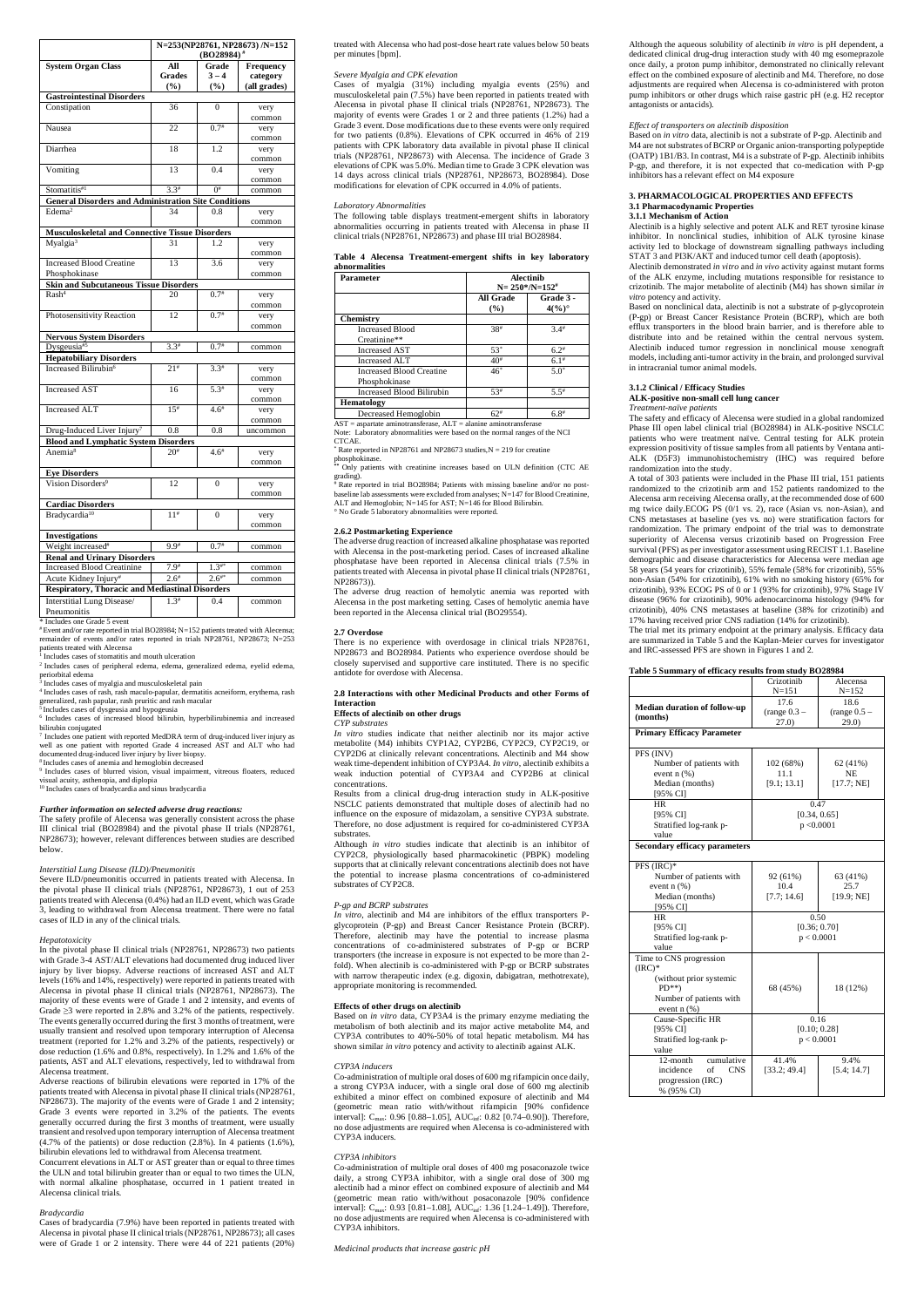| ORR (INV)*, ***              |              |              |
|------------------------------|--------------|--------------|
| Responders $n$ $(\%)$        | 114 (75.5%)  | 126 (82.9%)  |
| [95% CI]                     | [67.8; 82.1] | [76.0; 88.5] |
| Overall survival*            |              |              |
| Number of patients with      | 40 (27%)     | 35 (23%)     |
| event $n$ (%)*               | <b>NE</b>    | <b>NE</b>    |
| Median (months)              | [NE; NE]     | [NE; NE]     |
| [95% CI]                     |              |              |
| <b>HR</b>                    |              | 0.76         |
| [95% CI]                     |              | [0.48; 1.20] |
| Duration of response (INV)   | $N = 114$    | $N = 126$    |
| Median (months)<br>95 % CI   | 11.1         | <b>NE</b>    |
|                              | [7.9; 13.0]  | [NE; NE]     |
| CNS-ORR in patients with     | $N = 22$     | $N=21$       |
| measurable CNS metastases at |              |              |
| baseline                     |              |              |
| CNS responders $n$ (%)       | $11(50.0\%)$ | 17 (81.0%)   |
| [95% CI]                     | [28.2; 71.8] | [58.1; 94.6] |
|                              |              |              |
| $CNS-CR$ n $(\%)$            | 1(5%)        | 8 (38%)      |
| CNS-DOR, median              |              |              |
| (months)                     |              |              |
| 95% CI                       | 5.5          | 17.3         |
|                              | [2.1, 17.3]  | [14.8, NE]   |
| CNS-ORR in patients with     | $N=58$       | $N=64$       |
| measurable and non-          |              |              |
| measurable CNS metastases at |              |              |
| baseline (IRC)               |              |              |
| CNS responders $n$ (%)       | 15 (25.9%)   | 38 (59.4%)   |
| [95% CI]                     | $[15.3\%;$   | $[46.4\%;$   |
| $CNS-CR$ n $(\%)$            | 39.0%]       | 71.5%]       |
|                              |              |              |
| CNS-DOR, median              |              |              |
| (months)                     | 5(9%)        | 29 (45%)     |
| 95% CI                       |              |              |
|                              | 3.7          | <b>NE</b>    |
|                              | [3.2, 6.8]   | [17.3, NE]   |

\*\*\* 2 patients in the crizotinib arm and 6 patients in the alectinib arm had CR  $CI =$  confidence interval;  $CNS =$  central nervous system;  $CR =$  complete response;  $DOR =$  duration of response;  $HR =$  hazard ratio;  $IRC =$  Independent Review Committee;  $INV =$  investigator;  $NE =$  not estimable;  $ORR =$  objective response rate; PFS = progression-free survival

\*Key secondary endpoints part of the hierarchical testing

\*\* Competing risk analysis of CNS progression, systemic progression and death as competing events

The magnitude of PFS benefit was consistent for patients with CNS metastases at baseline (HR=0.40, 95%CI: 0.25-0.64, median PFS for Alecensa = NE,  $95\%$  CI:  $9.2$ -NE, median PFS for crizotinib = 7.4 months, 95%CI: 6.6-9.6) and without CNS metastases at baseline (HR  $= 0.51$ , 95%CI: 0.33-0.80, median PFS for Alecensa = NE, 95% CI: NE, NE, median PFS for crizotinib =  $14.8$  months,  $95\%$ CI:10.8-20.3), indicating benefit of Alecensa over crizotinib in both subgroups.

## **Figure 1: Kaplan Meier Plot of INV Assessed PFS in BO28984**



### **Figure 2: Kaplan Meier Plot of IRC Assessed PFS in BO28984**



#### *Crizotinib pre-treated patients*

The safety and efficacy of Alecensa in ALK-positive NSCLC patients pre-treated with crizotinib were studied in two Phase I/II clinical trials (NP28761 and NP28673).

Study NP28761 was a Phase I/II single-arm, multi-center study conducted in patients with ALK-positive advanced NSCLC who have previously progressed on crizotinib treatment. In addition to crizotinib, patients may have received previous treatment with chemotherapy. A total of 87 patients were included in the Phase II part of the study and received Alecensa orally, at the recommended dose of 600 mg twice daily.

 $CI =$  confidence interval;  $CR =$ complete response;  $DOR =$  duration of response;  $DCR =$  disease control rate;  $IRC =$  independent review committee;  $NE =$  not estimable; ORR = Objective Response Rate; PR=partial response; PFS = progression free survival  $RE$  = response evaluable;  $SD$  = stable disease <sup>a</sup> 20 patients did not have measurable disease at baseline according to the IRC and were not included in the IRC response evaluable population.

**b** Exploratory analysis defined after database lock

The primary endpoint was to evaluate the efficacy of Alecensa by Objective Response Rate (ORR) as per central Independent Review Committee (IRC) assessment using Response Evaluation Criteria in Solid Tumors (RECIST) version 1.1.

BOR= Best overall response,  $PD =$  progressive disease,  $SD =$  stable disease,  $PR =$ partial response, NE = not estimable.

Patient demographics were consistent with that of a NSCLC ALK positive population. The demographic characteristics of the overall study population were 84% Caucasian, 8% Asian, 55% females and a median age of 54 years. The majority of patients had no history of smoking (62%). The ECOG (Eastern Cooperative Oncology Group) performance status at baseline was 0 or 1 in 90% of patients and 2 in 10% of patients. At the time of entry in the study, 99% of patients had stage IV disease, 60% had brain metastases and in 94% of patients tumors were classified as adenocarcinoma. Among patients included in the study, 26% had previously progressed on crizotinib treatment only, and 74% had previously progressed on crizotinib and chemotherapy treatment.

#### **Table 6 Summary of efficacy from NP28761 study**

|                                          | <b>NP28761</b><br>Alecensa 600 mg |
|------------------------------------------|-----------------------------------|
|                                          | twice daily<br>$N=87$             |
| Median duration of follow-up (months)    | 17<br>(range 1 – 29)              |
| <b>Primary Efficacy Parameters</b>       |                                   |
| ORR (IRC) in ITT population              | $N = 87$                          |
| Responders N (%)                         | 37 (42.5%)                        |
| [95% CI]                                 | $[32.0\%, 53.6\%]$                |
| ORR (IRC) in RE population               | $N = 67$ <sup>a</sup>             |
| Responders N (%)                         | 35 (52.2%)                        |
| [95% CI]                                 | [39.7%, 64.6%]                    |
| <b>Secondary Efficacy Parameters</b>     |                                   |
| DOR (IRC) in ITT population              | $N = 37$                          |
| Number of patients with events $N$ (%)   | 20 (54.1%)                        |
| Median (months)                          | 14.9                              |
| [95% CI]                                 | [7.5, NE]                         |
| DOR (IRC) in RE population               | $N = 35$                          |
| Number of patients with events $N$ (%)   | 20 (57.1%)                        |
| Median (months)                          | 14.9                              |
| [95% CI]                                 | [6.9, NE]                         |
| PFS (IRC)                                | $N = 87$                          |
| Number of patients with events N (%)     | 58 (66.7)                         |
| Median duration (months)                 | 8.2                               |
| [95% CI]                                 | [6.3, 12.6]                       |
| <b>Exploratory Efficacy Parameters</b>   |                                   |
| DCR (IRC) in ITT population <sup>b</sup> | $N = 87$                          |
| $CR+PR+SDc$                              | 72 (82.8%)                        |
| [95% CI]                                 | $[73.2\%, 90.0\%]$                |
| DCR (IRC) in RE Population <sup>b</sup>  | $N = 67^{\rm a}$                  |
| $CR + PR + SDc$                          | 53 (79.1%)                        |
| [95% CI]                                 | $[67.4\%, 88.1\%]$                |

**b** Exploratory analysis defined after database lock. c DCR calculated including all patients who achieved Best Overall Response

c DCR calculated including all patients who achieved a Best Overall Response (BOR) of SD (minimum duration of 5 weeks as per IRC Charter)

As shown in the waterfall plot in Figure 3, most patients experienced tumour shrinkage of their defined target lesions, as assessed by the IRC according to RECIST 1.1.

#### **Figure 3 Waterfall plot of target lesions sum of longest diameters best change from baseline shaded by best overall response (IRC) from NP28761 study**



#### Quality of life (QoL)

Of the QoL items analysed (QLQ-C30 and QLQ-LC13), clinically

|  |  | Fable 7 Summary of efficacy from NP28673 study |
|--|--|------------------------------------------------|

meaningful improvements (change from baseline of ≥10 points) were observed in the Global Health Status, Emotional Functioning, Social Functioning, Fatigue, and Pain subscales. Study NP28673 was a Phase I/II single-arm, international, multi-center

study conducted in patients with ALK-positive advanced NSCLC who have previously progressed on crizotinib. In addition to crizotinib, patients may have received previous treatment with chemotherapy. A total of 138 patients were included in the Phase II part of the study and received Alecensa orally, at the recommended dose of 600 mg twice daily.

The primary endpoint was to evaluate the efficacy of Alecensa by ORR as per central IRC assessment using RECIST 1.1 in the overall population (with and without prior exposure of cytotoxic chemotherapy treatments). The co-primary endpoint was to evaluate the ORR as per central IRC assessment using RECIST 1.1 in patients with prior exposure of cytotoxic chemotherapy treatments.

Patient demographics were consistent with that of a NSCLC ALKpositive population. The demographic characteristics of the overall study population were 67% Caucasian, 26% Asian, 56% females and the median age was 52 years. The majority of patients had no history of smoking (70%). The ECOG performance status at baseline was 0 or 1 in 91% of patients and 2 in 9% of patients. At the time of entry in the study, 99% of patients had stage IV disease, 61% had brain metastases and in 96% of patients tumors were classified as adenocarcinoma. Among patients included in the study, 20% had previously progressed on crizotinib treatment only, and 80% had previously progressed on crizotinib and chemotherapy treatment.

| Table 7 Summary of efficacy from NP28673 study                                                           |                                                            |
|----------------------------------------------------------------------------------------------------------|------------------------------------------------------------|
|                                                                                                          | NP28673<br>Alecensa 600 mg                                 |
|                                                                                                          | twice daily                                                |
|                                                                                                          | $N = 138$                                                  |
| Median duration of follow-up (months)                                                                    | 21<br>(range 1 – 30)                                       |
| <b>Primary Efficacy Parameters</b>                                                                       |                                                            |
| ORR (IRC) in ITT population<br>Responders N (%)<br>[95% CI]                                              | $N = 138$<br>62 (44.9%)<br>$[36.5\%, 53.6\%]$              |
| ORR (IRC) in RE population<br>Responders N (%)<br>[95% CI]                                               | $N = 122$ <sup>a</sup><br>62 (50.8%)<br>$[41.6\%, 60.0\%]$ |
| ORR (IRC) in Patients Pre-Treated with<br>Chemotherapy in ITT population<br>Responders N (%)<br>[95% CI] | $N = 110$<br>43 (39.1%)<br>$[29.9\%, 48.9\%]$              |
| ORR (IRC) in Patients Pre-Treated with                                                                   | $N = 96$                                                   |
| Chemotherapy in RE population<br>Responders N (%)<br>[95% CI]                                            | 43 (44.8%)<br>$[34.6\%, 55.3\%]$                           |
| <b>Secondary Efficacy Parameters</b>                                                                     |                                                            |
| DOR (IRC) in ITT population<br>Number of patients with events $N$ (%)<br>Median (months)<br>[95% CI]     | $N = 62$<br>36 (58.1%)<br>15.2<br>[11.2, 24.9]             |
| DOR (IRC) in RE population<br>Number of patients with events $N$ (%)<br>Median (months)<br>[95% CI]      | $N = 62$<br>36 (58.1%)<br>15.2<br>[11.2, 24.9]             |
| PFS (IRC)<br>Number of patients with events $N$ (%)<br>Median duration (months)<br>[95% CI]              | $N = 138$<br>98 (71.0%)<br>8.9<br>[5.6, 12.8]              |
| <b>Exploratory Efficacy Parameter</b>                                                                    |                                                            |
| DCR (IRC) in ITT population <sup>b</sup><br>$CR+PR+SDc$<br>[95% CI]                                      | $N = 138$<br>111 (80.4%)<br>$[72.8\%, 86.7\%]$             |
| DCR (IRC) in RE Population <sup>b</sup><br>$CR + PR + SDc$<br>[95% CI]                                   | $N = 122^a$<br>96 (78.7%)<br>$[70.4\%, 85.6\%]$            |

 $CI = confidence$  interval;  $CR = complete$  response;  $DOR = duration$  of response;  $DCR$  = disease control rate;  $IRC$  = independent review committee;  $NE$  = not estimable; ORR = Objective Response Rate; PFS = progression free survival;  $PR$ =partial response;  $RE$  = response evaluable;  $SD$  = stable disease

<sup>a</sup> 16 patients did not have measurable disease at baseline according to the IRC and

were not included in the IRC response evaluable population.

(BOR) of SD (minimum duration of 5 weeks as per IRC Charter).

As shown in the waterfall plot in Figure 4, most patients experienced tumour shrinkage of their defined target lesions, as assessed by the IRC according to RECIST 1.1.

#### **Figure 4 Waterfall plot of target lesions sum of longest diameters best change from baseline shaded by best overall response (IRC) from NP28673 study**



BOR= Best overall response,  $PD =$  progressive disease,  $SD =$  stable disease,  $PR =$ partial response,  $NE = not$  estimable

A summary of the pooled analysis of the Central Nervous System (CNS) endpoints based on RECIST (IRC) performed on patients with measurable CNS lesions at baseline ( $N = 50$ ) included in the Phase II NP28761 and NP28673 is presented in the table below.

| Table 8 Summary of the pooled analysis for CNS endpoints from |  |  |  |  |
|---------------------------------------------------------------|--|--|--|--|
| NP28761 and NP28673 studies                                   |  |  |  |  |

| CNS Parameters (NP28761 and<br><b>NP28673)</b> | Alecensa 600 mg twice<br>daily |  |  |  |
|------------------------------------------------|--------------------------------|--|--|--|
| Patients with Measurable<br><b>CNS</b>         | $N = 50$                       |  |  |  |
| <b>Lesions at Baseline</b>                     |                                |  |  |  |
| CNS ORR (IRC)                                  |                                |  |  |  |
| Responders (%)                                 | 32 (64.0%)                     |  |  |  |
| [95% CI]                                       | $[49.2\%, 77.1\%]$             |  |  |  |
| Complete Response                              | $11(22.0\%)$                   |  |  |  |
| <b>Partial Response</b>                        | 21(42.0%)                      |  |  |  |
| CNS DCR (IRC)                                  |                                |  |  |  |
| $CR+PR+SDa$                                    | 45 (90.0%)                     |  |  |  |
| [95% CI]                                       | $[78.2\%, 96.7\%]$             |  |  |  |
| CNS DOR (IRC)                                  | $N=32$                         |  |  |  |
| Number of patients with events                 | 18 (56.3%)                     |  |  |  |
| (%)                                            | 11.1                           |  |  |  |
| Median (months)                                | [7.6; NE]                      |  |  |  |
| [ 95% CI]                                      |                                |  |  |  |

CI = confidence interval; CR=complete response; DCR = disease control rate; DOR = duration of response; IRC = independent review committee; NE = not estimable; ORR = objective response rate; PR = partial response; SD = stable disease <sup>a</sup> DCR calculated including all patients who achieved a Best Overall Response (BOR) of SD (minimum duration of 5 weeks as per IRC Charter)

In 136 patients included in the Phase II NP28761 and NP28673 with measurable and/or non-measurable CNS lesions at baseline, the CNS complete response rate was 28.7%. A CNS partial response cannot be established in non-measurable CNS lesions per RECIST. The CNS disease control rate was 86.0% [95% CI (79.1, 91.4)].